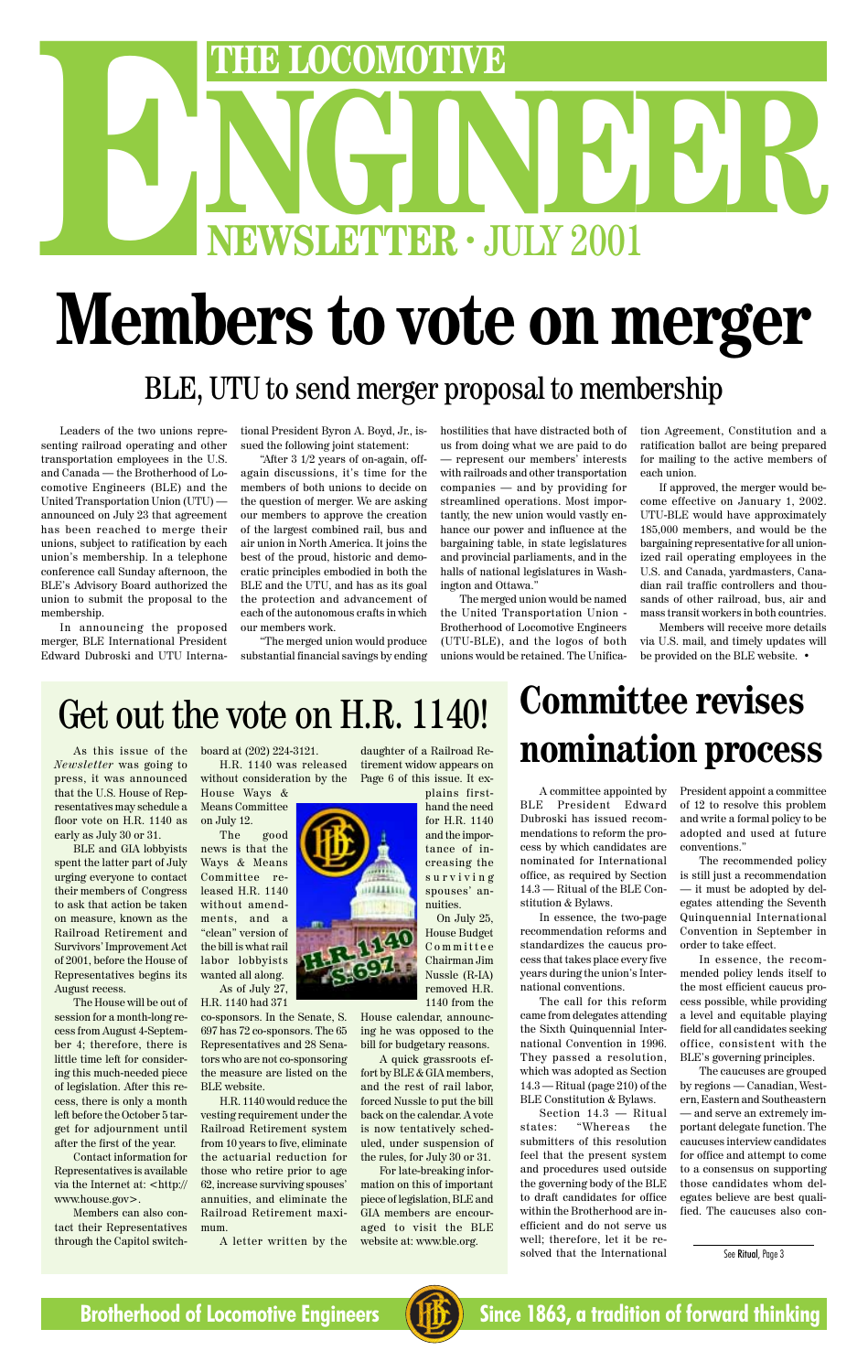### **LEGISLATIVE UPDATE**

Do you have a question about federal laws, Federal Railroad Administration rules that impact your job, or about pending legislation governing our industry? Send it to:

**D.C. Feedback, Brotherhood of Locomotive Engineers**

**10 G. Street N.E., Suite 480 Washington, DC 20002** Or you can fax your questions to (202) 347-5237; or via e-mail to: bledc@aol.com.

If the BLE's National Leg-

islative Office does not have the answer on hand (such as a federal interpretation), they'll get back to you as soon as possible. Select questions and answers will be published regularly in the pages of the *Locomotive Engineer Newsletter*.

This month's installment deals with the question of efficiency tests.

#### • • •

Questions regarding "efficiency tests" have been raised

by several BLE members with comments regarding their necessity and the manner in which they are conducted.

"Efficiency testing" by the railroads has been conducted throughout history with the intent of maintaining the vigilance of operating personnel, determining their knowledge of the rules, and fulfilling requirements of federal law. In some cases, these tests are conducted to evaluate conformance to rules associated

with serious failures or identified problems in the industry.

Towers (Bay-\$220.00/night: Ocean-\$260/night) Suite–Parlor  $+1$  bdrm (\$410.00/night)

For example, on June 12, 2001, the National Transportation Safety Board (NTSB), as a result of the fatal collision of Conrail freight trains on double main track near Bryan, Ohio, while operating in dense fog, issued the following recommendation to all Class I railroads:

Room Guarantee (a personal check or credit card information must be submitted to guarantee your hotel reservation)\* Personal Check (minimum deposit of one night's stay required - make check payable to BLE)

**"Include, in your operational (efficiency) testing program, specific signal**

# **DC Feedback: Efficiency testing**

2. Fax this completed form to: (216) 937-2781

3. Mail this completed form to: Non-Delegate Convention Registration Brotherhood of Locomotive Engineers Standard Bldg., Mezzanine 1370 Ontario St. Cleveland, OH 44113-1702

#### *Information*

An asterisk (\*) denotes required information. Application will be returned if required information is not supplied.

| Last name*                                                                                         | First name*              |                       | MI                    |
|----------------------------------------------------------------------------------------------------|--------------------------|-----------------------|-----------------------|
| <b>BLE Division No.*</b>                                                                           |                          |                       |                       |
| Address*                                                                                           | City*                    | State/Province*       | Zip/Postal Code*      |
| <b>Phone Number*</b>                                                                               | <b>Fax Number</b>        | <b>E-mail Address</b> |                       |
| Airline and Flight No.                                                                             | <b>Arrival Date/Time</b> |                       | <b>Departure Date</b> |
| $\ell$ CEO free for departure prior to departure date unless hotel is advised upon sheek in $\ell$ |                          |                       |                       |

(\$50 free for departure prior to departure date unless hotel is advised upon check-in.)

#### *Hotel Accommodations*

**Deadline For Reservations:** All hotel reservations must be received by August 16, 2001. Requests received after this date may incur a higher room charge. After August 23rd, all changes must be made directly with the hotel.

*Three Ways to Register* 1. Online: http://www.ble.org/convention/visitor **Non-Delegate Hotel Registration Form** BLE Seventh Quinquennial Convention

#### **Hotel Reservation\***

- Yes, housing is required. Please make the following reservation.
- I will be sharing a room, and the reservation is being made by
	- (\$30 per night for each additional person over two)

#### **Room Type\***

Single (\$135.00/night)

Double/Twin (\$145.00/night)

Suite–Parlor +2 bdrms (\$525.00/night)

#### **Smoking Preference**

\_ Non-smoking \_\_\_\_\_\_\_ Smoking

#### **Payment**

or Credit Card

| <sub>–</sub> American Express<br>Visa | MasterCard | <sub>-</sub> Diners Club | _Carte Blanche |
|---------------------------------------|------------|--------------------------|----------------|
|---------------------------------------|------------|--------------------------|----------------|

Credit Card No. Exp. Date Signature

Hotel Check-in is 3 p.m. *Fontainebleau Hilton Resort • September 24-29, 2001* **tests designed to ensure that your train crews consistently follow uniform operating procedures when they encounter reduced-visibility conditions en route. (R-01-**

**7)"**

The NTSB also issued the following to the Brotherhood of Locomotive Engineers and the United Transportation Union: **"Advise your members of the findings of the National Transportation Safety Board's investigation of the January 17, 1999, railroad accident in Bryan, Ohio, and of the criticality of complying with operating rules when operating under reduced-visibility conditions. (R-01-8**

**and R-01-9)"**

In addition to the NTSB, the Federal Railroad Administration (FRA) proscribes requirements for efficiency testing in 49 CFR §217.9 (a). It

states:

"Each railroad to which this part applies shall periodically conduct operational tests and inspections to determine the extent of compliance with its code of operating rules, timetables, and timetable special instructions in accordance with a written program retained at its system headquarters and at the division headquarters for each division where the tests are con-

ducted."

The railroads' operational testing and inspection pro-

grams are to:

• reflect the various operating conditions on the railroad, describing each type of operational test and inspection adopted, including the means and procedures used to carry

it out;

• state the purpose of each type of operational test and

inspection; and • state, according to operating divisions where appli-

cable, the frequency with which each type of operational test and inspection is conducted.

The railroad also must retain records of individual tests and inspections, which include the date, time, place, and result of each operational test and inspection. Also, the record must indentify the officer administering the test and inspection and each employee tested. These records are to be retained by the railroad for a specified period and are to be made available to representatives of the FRA for inspection and copying.

See DC Feedback, Page 7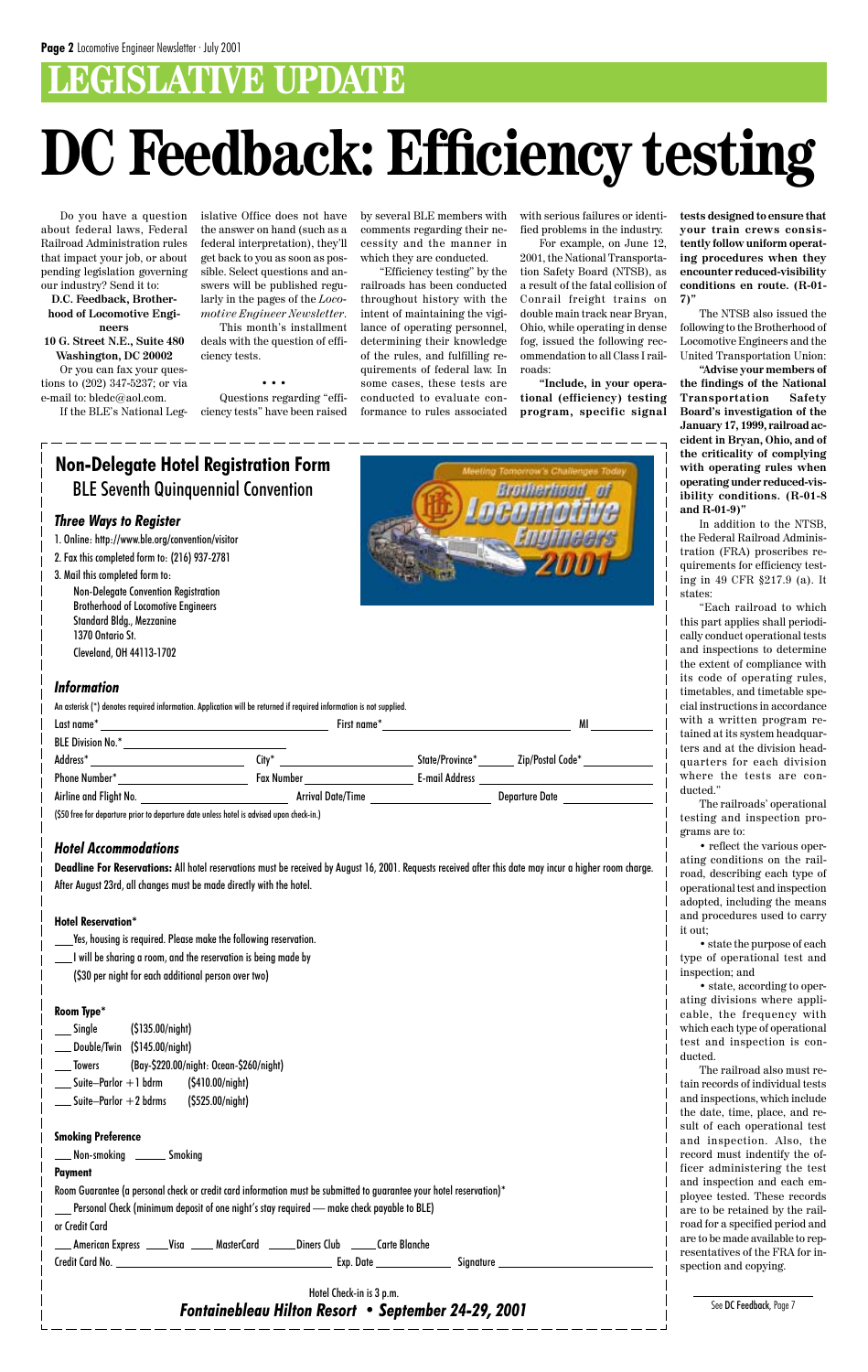### **BLE NEWS**

sider support for resolutions that are before the convention.

The recommendation proposes specific dates and times for the caucuses to meet jointly and hear from candidates. In addition, the policy suggests that candidates for the BLE's Executive Committee — International President, First Vice-President & Alternate President, and General Secretary-Treasurer — be given 45 minutes per office for their presentations. Each candidate would be allotted five minutes to make an opening statement, and the remaining time will be used for a paneltype question-and-answer session.

The committee also recommended that all other offices be allocated a 15 minute interview session each, with three-minute presentations by each candidate followed by a question-andanswer session for the remaining time.

The recommended policy also suggests that a moderator and timekeeper be elected from each regional caucus to preside over the interview sessions.

The 12 BLE members appointed by President Dubroski to develop the recommended policy include: P.L. Wingo, Chairman, Section 14.3 Ritual Committee and Member, Constitution & Bylaws Committee, Seventh Quinquennial Convention; C.E. Anderson, I.D. Staff; D.J. Anderson, Vice Chairman, Canadian National Legislative Board; S.J. Bruno, Chairman, Eastern General Chairmen's Assoc.; G.L. Gore, Chairman, Constitution & Bylaws Committee, Seventh Quinquennial Conv.; R.A. Holmes, Chairman, U.S. National Association of State Legislative Board Chairmen; G.C. Howe, Member, Constitution & Bylaws Committee, Seventh Quinquennial Conv.; M.B. Kenny, Member, Constitution & Bylaws Committee, Seventh Quinquennial Conv.; J.D. Mullen, Chairman, Western General Chairmen's Assoc.; E.L. Pruitt, Member, Constitution & Bylaws Committee, Seventh Quinquennial Conv.; D.J. Shewchuk, Chairmen, Canadian General Chairmen's Assoc.; and R.C. Wallace, Chairman, Southeastern General Chairmen's Assoc.

The resolution was amended by delegates at the 1996 convention to require publication of the Committee's recommendation in the *Locomotive Engineer Newsletter*. The full text of the resolution is reproduced below. •

Section 14.3 Ritual reads,

Executive Committee — Each position shall be allotted  $45$  minutes. Candidates for respective positions shall each be limited to a five-minute presentation. Remainder of 45-minute period shall be devoted to a paneltype question and answer session.

"WHEREAS the submitters of this resolution feel that the present system and procedures used outside the governing body of the BLE to draft candidates for office within the Brotherhood are inefficient and do not serve us well; therefore, let it be RESOLVED that the International President appoint a committee of twelve to resolve this problem and write a formal policy to be adopted and used at future conventions."

The Committee appointed per Section 14.3 — Ritual met on Monday, July 9, 2001. This committee was mandated when the delegates adopted the above resolution at the Sixth Quinquennial Convention in 1996. Its purpose is to recommend a policy that lends itself to the most efficient caucus process possible. We believe our recommendation should provide a level and equitable playing field for all candidates seeking office, consistent with the intent of our governing principles.

It should be understood that caucuses are essentially an ad hoc process. The process itself does not have a constitutional requirement for delegates to attend. However, clearly, all delegates are obligated to apprise themselves of all information available to them through the caucus process in order to make an educated decision when casting a vote on behalf of their division. As such, all delegates are strongly encouraged to attend both the joint caucus sessions and their own regional caucuses.

• Nominations for offices shall be on the first day (Monday) of convention week. • Election of officers shall be no earlier than the third day (Wednesday) of convention week.

#### **Caucuses**

• Caucuses shall be limited to the Canadian, Eastern, Southeastern and Western Caucuses.

• Regional caucuses shall meet at 8 PM on the day prior to the convention (Sunday). Delegates are encouraged to make travel arrangements to arrive in time to attend this session.

• Delegates shall meet in joint session on the first and second days during convention week, between 7 p.m. and 10 p.m., to hear from candidates. From 10 p.m. to 11 p.m. on the first day, an additional question and answer session may be held for candidates, as necessary.

• First day joint caucus: (All US and Canadian Delegates) (See Rule 4(b))

Alt. GST — Position shall be allotted 15 minutes. Candidates shall each be limited to a three-minute presentation. Remainder of 15-minute period shall be devoted to a panel-type question and answer session.

• Second day joint caucus: (All US Delegates. Canadian delegates meeting separately) (See Rule 4(b))

> Vice President — Each position shall be allotted 15 minutes. Candidates for respective positions shall each be limited to a three-minute presentation. Remainder of 15-minute period shall be devoted to a paneltype question and answer session.

> Board of Appeals and remaining Alternate positions — Candidates shall be limited to a three-minute presentation.

• Regional caucuses may meet at times other than during joint sessions.

### **Committee revises nomination process for ID**

#### Ritual Continued from Page 1

#### **Rules for Joint Caucus Meeting**

1) Moderator and timekeeper shall be elected from the regional caucus chairmen. Moderator may not be a candidate for office.

2) Joint caucus meeting shall be open to all BLE members, but only delegates are allowed to participate in the question and answer session.

3) Questions must alternate between candidates. Answers are limited to one minute.

4a) Candidates for each office shall speak in order of their nomination.

4b) Agenda First day: (All U.S. and Canadian Delegates)

| $1 \text{ m}$ and $\ldots$ and $\ldots$ and $\ldots$ and $\ldots$ |  |
|-------------------------------------------------------------------|--|
|                                                                   |  |
|                                                                   |  |
| Candidates for General Secretary-Treasurer  8:30 p.m.             |  |
| Candidates for Alt. General Secretary-Treasurer  9:15 p.m.        |  |
| Additional questions and answers, if necessary  10 p.m.           |  |

| Second day: (All U.S. Delegates)        |  |
|-----------------------------------------|--|
|                                         |  |
| Candidates for Board of Appeals and all |  |
|                                         |  |
|                                         |  |
| Second day: (All Canadian Delegates)    |  |
|                                         |  |
| Candidates for Board of Appeals and all |  |
|                                         |  |

In order to maintain the integrity and fairness of this process, it is the recommendation of this committee that regional caucuses prohibit campaign speeches.

#### Submitted by:

- P.L. Wingo Chairman, Section 14.3 Ritual Committee; and Member,
- Constitution and Bylaws Committee 7th Quinquennial Convention • C.E. Anderson — ID Staff
- D.J. Anderson Vice Chairman National Legislative Board Canada
- S.J. Bruno Chairman Eastern General Chairmen's Assoc.
- G.L. Gore Chairman, Constitution and Bylaws Committee 7th Quinquennial Convention
- R.A. Holmes Chairman National Assoc. of Legislative Board Chairmen

• G.C. Howe — Member, Constitution and Bylaws Committee — 7th Quinquennial Convention

• M.B. Kenny — Member, Constitution and Bylaws Committee — 7th Quinquennial Convention

- J.D. Mullen Chairman Western General Chairmen's Assoc.
- E.L. Pruitt Member, Constitution and Bylaws Committee 7th Quinquennial Convention
- D.J. Shewchuk Chairman Canadian General Chairman's Assoc. (excused for negotiations)
- R.C. Wallace Chairman Southeastern General Chairmen's Assoc.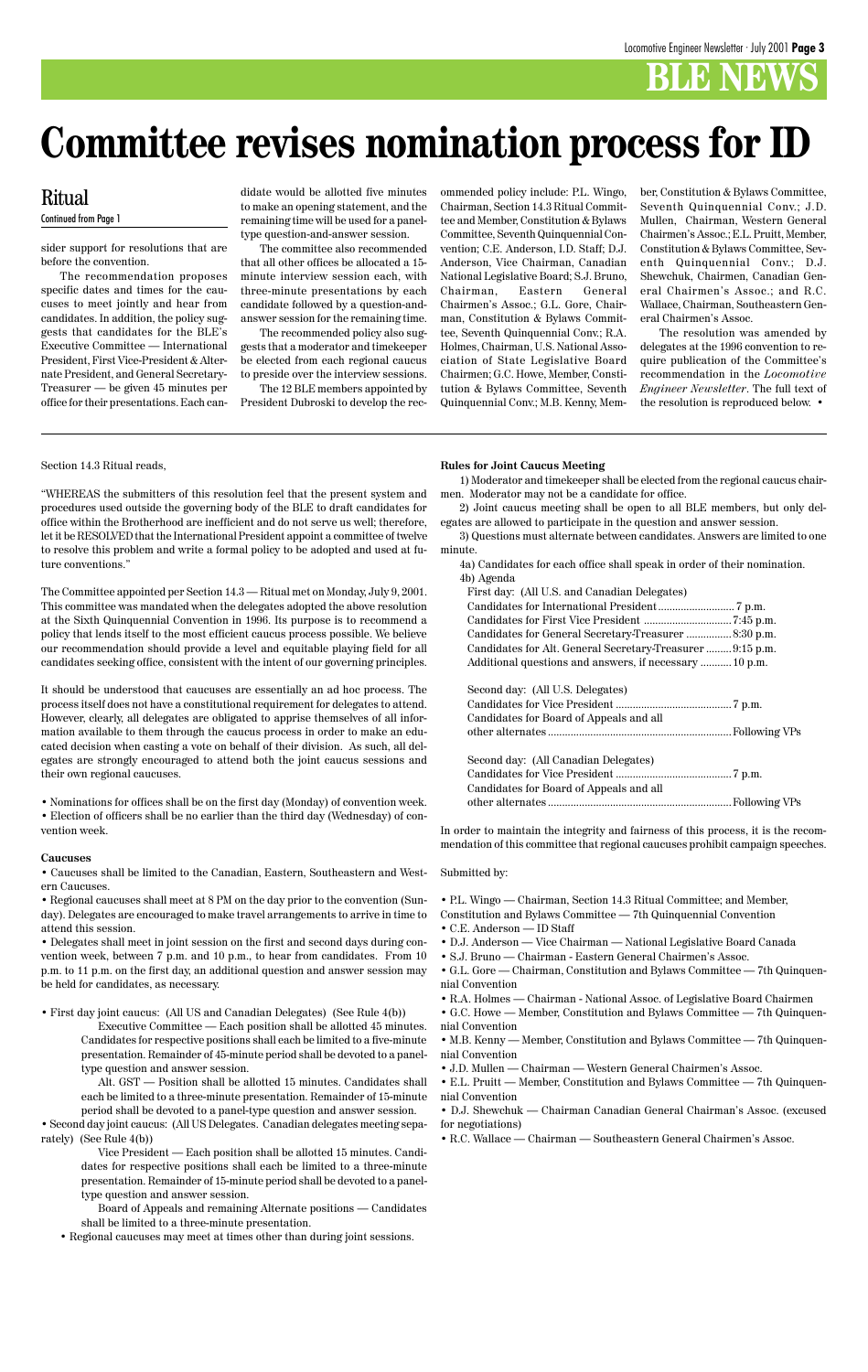### **SOUTHEASTERN MEETING ASSOCIATION**



From left: International Vice-President Paul Sorrow and BLE International President Edward Dubroski during the closed meeting on June 26.







From left: International Vice-President Dale McPherson; International Vice-President William C. Walpert; and President Dubroski.



From left: C.H. Cunningham, a retired member and former local chairman of BLE Division 456 (Norfolk, Va.); Brent Boggs, Political Affairs Coordinator of the BLE's National Legislative Office; and Jean Boggs.



Conducting a workshop for delegates to September's International Convention is International Division Staff Attorney Tom Brennan.



BLE members during Tuesday's closed meeting.



President Dubroski gives his report during Tuesday's closed meeting.



LEFT: GIA officers during the GIA's closed meeting on Tuesday. From left: Teresa Johnson, SMA Secretary-Treasurer for the GIA; GIA Sentinel Mary Lee Kennedy; and GIA Guide Janie Wallace.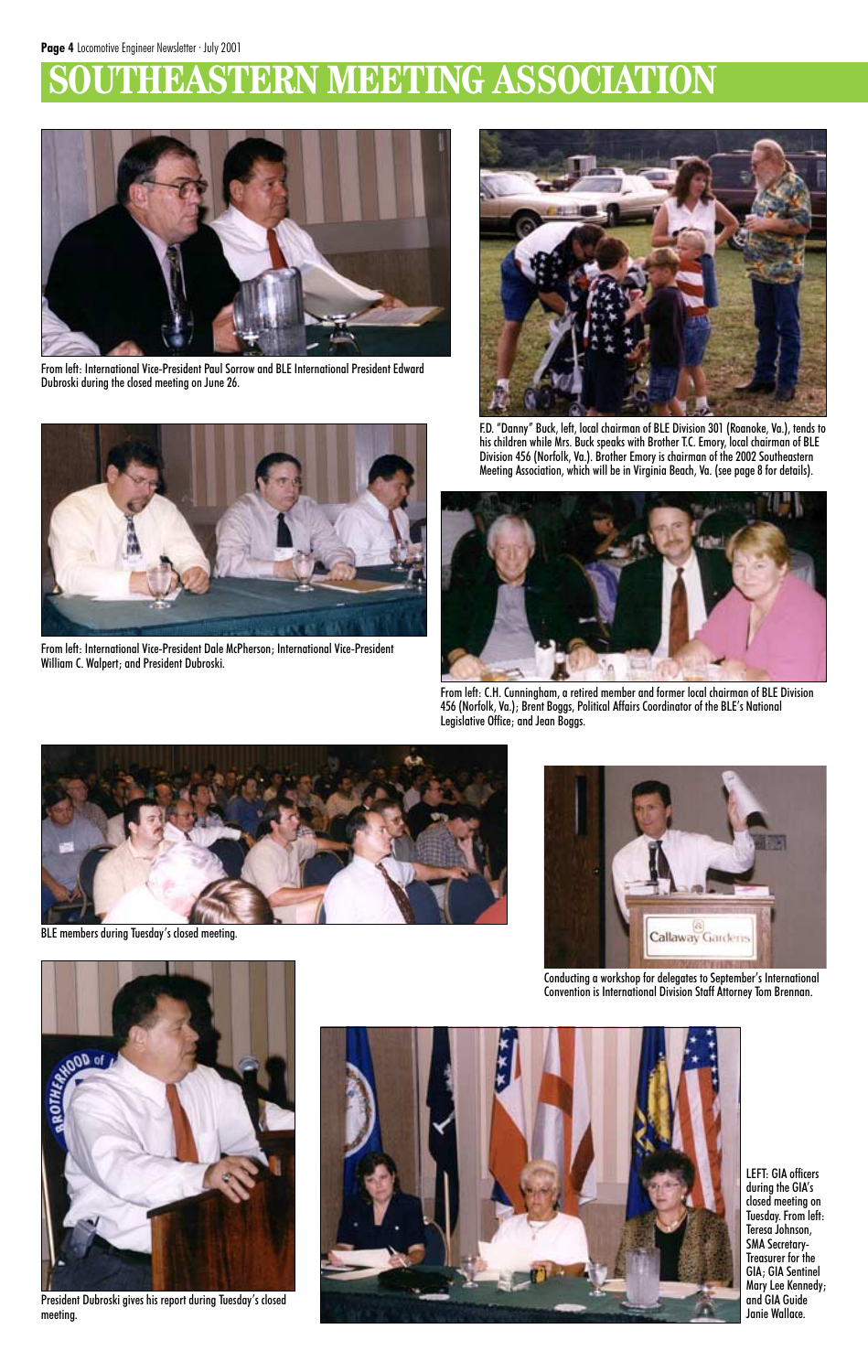### **PINE MOUNTAIN, GEORG**



Chairman of the 74th annual SMA, W.J. "Bubba" Spriggs.



From left: BLE President Dubroski; First Vice-President & Alternate President Jim McCoy; International Vice-President Richard K. Radek (partially obscured); International Vice-President & U.S. National Legislative Representative Leroy D. Jones; and General Secretary-Treasurer Russell W. Bennett.



From left: Brother Landon Hinkle, President of BLE Division 463 (Corbin, Ky.); Linda Hinkle; Sondra Mayne; and Brother Tommy Mayne, Chairman of the Kentucky State Legislative Board, during the banquet on Thursday evening.







BLE members during Tuesday's closed session. Updating GIA members on the status of the Railroad Retirement & Survivors' Improvement Act of 2001 is GIA 2nd Vice-President & National Legislative Representative Becky B. Schneider. Seated to her right is GIA International President Ruth E. Pillman-Windham.



President Dubroski presents a 50-year membership pin to C.C. Griggers of BLE Division 779 (Manchester, Ga.). Brother Griggers joined the BLE on June 17, 1951 and retired on June 22, 1989. General Chairman Lee Pruitt, Union Pacific-Western Lines, examines antique railroad pocket



watches at one of the booths during the convention.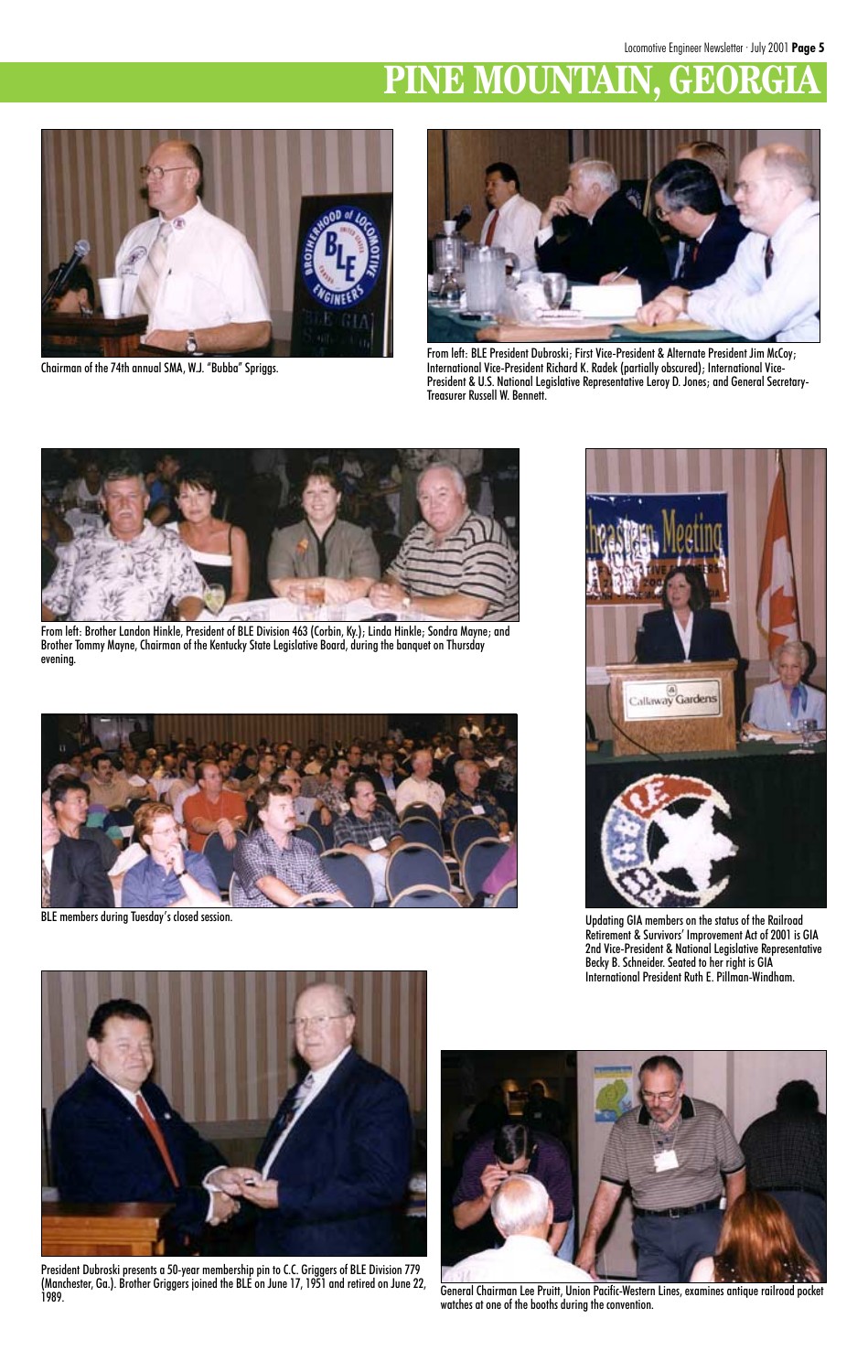### **BLE NEWS**

*BLE Editor's Note: The following letter was written by the daughter of a railroad widow, who wished to remain anonymous. The intent is to explain the need for improved widows' benefits under the railroad retirement system and to encourage support for H.R. 1140 and S. 697.*

#### **These are not nameless faces. These are real widow's stories.**

As a retired widow's daughter, I was asked what my mother and her friends feared most in their current financial situation. Their response was, "not having enough to eat!" After interviewing them, this is what they had to say, along with my own personal experiences.

They all ran out of money about a week to a week and a half before the next check arrived. Can you imagine? This does not include other necessities such as clothing, doctor visits, and medicine. My mother spends an average of \$300 out-of-pocket per month on medicine alone and that is with Medicare and a supplemental insurance policy.

God forbid they should need a plumber. Maintenance and repairs on their cars and home are not done because there is no money for such "luxuries." Almost all of the elderly people I know wear glasses — what happens when they need new ones or a new prescription? At the end of the year when property taxes are due, those that still have their own homes have difficulty paying those taxes. They cannot set money aside when they don't have enough for monthly expenses! Many other widows are in the same situation as my mother — not because they didn't save for their retirement but because nursing home expenses and expenses of final care ate up their savings. Some folks ask why they don't move into an assisted living environment? The answer is because their retirement checks are too small. While assisted living does give you a roof over your head, meals, and utilities, it does not pay for the supplemental

health insurance policy, medication, clothes, toiletries or other of the necessities. Some of my mother's friends chose assisted living and were able to get by the first year. Unfortunately, they didn't count on the terms changing and now they don't have enough money to pay their expenses.

These widows are not indigent or homeless, but they are very close to the edge. They have a constant, nagging worry of where the money will come from for their every day necessities. No wonder they all suffer from high blood pressure!

In my mother's case, she will never go hungry or be without a place to live as long as I am alive, but she does have a great deal of pride and treasures her independence. I try to help when and where I can, but I have to be careful and sensitive of my mother's feelings.

How can such a system be so cruel as to put these ladies in such a position? They are still at the stage in life where they should not have to depend on their families to make ends meet.

> The outside ventures also include operating or maintaining commuter railroads for state or regional authorities. But the railroad's expenses are growing fast, fueled largely by interest from debt to buy new equipment. Amtrak's 2000 operating loss of \$944 million was the largest in its history.  $\bullet$

I could go on and on, but I won't. Suffice it to say it is a crying shame what these elderly women have to endure. I think those who are opposed to this bill (H.R. 1140, S. 697) should try to go about their daily activities without a single penny in their pocket or checking account for an entire week. Make it so they can buy nothing and cannot stock up for the trial. They should also say a little prayer that nothing goes wrong with their health, their home or their car.

For our Congressmen, Sena-

tors and those of us still in the workforce, we have the comfort of knowing such a trial is only temporary and there is a light at the end of the tunnel. For these widows, it's a way of life. Not only is there no relief in sight, but they have endured this situation far too long.

These women don't want charity — they want what should be rightfully theirs through the Railroad Retirement pension fund. Support H.R. 1140 and S. 697!

# **Widow's story**

### The daughter of a railroad widow tells us why H.R. 1140, S. 697 are so important and need to become law

With the upcoming Seventh Quinquennial BLE International Convention, all BLE divisions are reminded of the importance of their secretary-treasurers filing their monthly dues reports in a timely fashion.

Section 22, page 25, of the BLE Constitution & Bylaws states: "Any delegate whose division is not square on the books and any division that has not paid its pro rata assessments, as provided in the Constitution and Bylaws, also its indebtedness to other divisions, shall not be allowed a seat in the I.D."

The convention begins September

24. It is essential that each division ensure that its July 2001 International Dues Remittance report is received by the International Division prior to September 24.

All BLE division presidents and secretary-treasurers were formally reminded of this constitutional requirement in a letter dated July 3 from General Secretary-Treasurer R.W. Bennett.

The International Convention, held once every five years, will take place at the Fontainebleau Hotel in Miami, Fla., from September 24-28, 2001. •

### Divisions must be 'square on the books' to seat delegates



Official logo for the BLE's Seventh Quinquennial International Convention

WASHINGTON — Amtrak is branching out in pursuit of new income to stay in business, from souvenirs to cell phone service, real estate development to express package delivery.

In fact, the national railway now gets 43 percent of its revenue from nonpassenger business, up from 29 percent in 1990.

Congress has given Amtrak until 2003 to wean itself from annual government subsidies, something the railway has failed to do in its 30-year history.

Amtrak's revenue from passenger trains grew by 10 percent last year, to \$1.2 billion, while revenue from other ventures grew by 15 percent, to \$886 million, according to Transportation Department Inspector General Kenneth Mead.

### **NEWS BRIEFS**

#### Canada OKs CN merger with Wisconsin Central

MONTREAL — Canada's antitrust regulator has approved Canadian National Railway's \$800 million merger with Wisconsin Central Transportation Corp., leaving U.S. approval as the final big hurdle to the takeover deal, the railway said on July 10.

CN, which is Canada's largest railway and the fifth largest in North America, said the Competition Bureau in Ottawa had approved the merger. The U.S. Surface Transportation Board (STB) has deemed the deal as a "minor" transaction and is expected to make a final decision by Sept. 7, if no environmental assessment is required and there is no oral argument, CN said. The STB's designation of the CN-WC merger as minor is key to CN's chances of gaining U.S. approval, as the regulatory agency has imposed tough new rules on major rail mergers. •

#### Amtrak looks for additional revenue

### Railroad CEOs vow to improve service

WASHINGTON — Tough new U.S. rules on railroad mergers have stalled further consolidation for now and the industry is set to focus on improving service and winning back customer and investor confidence, two top North American railroad executives told a Senate panel.

Chief executives John Snow of CSX Corp. and Paul Tellier of Canadian National Railway Co. told the Senate Surface Transportation Subcommittee that the industry is poised to enter into alliances that provide many of the benefits of mergers without the regulatory hassle and disruptions in service. •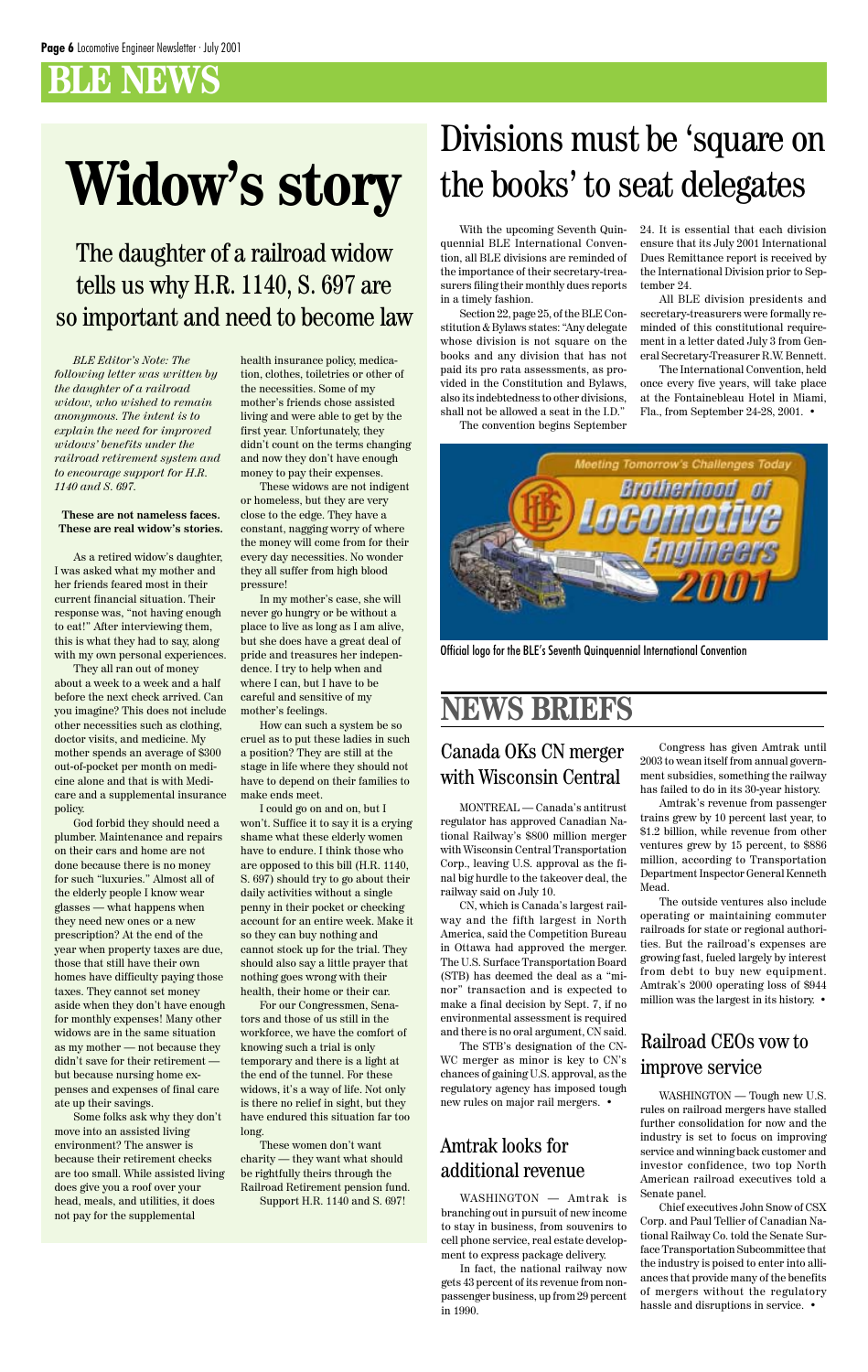**Tuesday: Wednesday:** BRCF Luncheon \_\_\_\_\_\_\_\_\_ New Theater \_\_\_\_\_\_\_\_\_\_ Designated Counsel Luncheon \_\_\_\_\_\_\_\_\_ Banquet & Dance

|                                                                                                                                                                                                                                | <b>2001 Brotherhood of Locomotive Engineers</b><br><b>66th Annual Southwestern Meeting Association</b><br><b>Pre-Registration Form</b><br><b>September 9-13, 2001</b> |  |                                                                                                                           |  |
|--------------------------------------------------------------------------------------------------------------------------------------------------------------------------------------------------------------------------------|-----------------------------------------------------------------------------------------------------------------------------------------------------------------------|--|---------------------------------------------------------------------------------------------------------------------------|--|
|                                                                                                                                                                                                                                |                                                                                                                                                                       |  |                                                                                                                           |  |
|                                                                                                                                                                                                                                |                                                                                                                                                                       |  |                                                                                                                           |  |
| Address: Andreas Address Address Address Address Address Address Address Address Address Address Address Address Address Address Address Address Address Address Address Address Address Address Address Address Address Addre |                                                                                                                                                                       |  |                                                                                                                           |  |
|                                                                                                                                                                                                                                |                                                                                                                                                                       |  | $\textrm{City:}\begin{tabular}{ l l } \hline \textbf{City:}\end{tabular}$                                                 |  |
| Convention Fee: \$70.00 per person. Number of persons: ______________                                                                                                                                                          |                                                                                                                                                                       |  |                                                                                                                           |  |
| Make checks payable to: 66th S.W.C.M. Total:_____________                                                                                                                                                                      |                                                                                                                                                                       |  |                                                                                                                           |  |
| Mail pre-registration form to: R.T. Windsor, Regional Treasurer                                                                                                                                                                | 202 Maple<br>Frontenac, KS 66763                                                                                                                                      |  |                                                                                                                           |  |
| an additional \$25.00 per person charge for a total of \$95.00 per person convention fee.                                                                                                                                      |                                                                                                                                                                       |  | Pre-registration is due by September 1, 2001. Registrations postmarked after date and on site at the convention will have |  |
| person. Direct questions to: R.T. Windsor, (620) 232-2755.                                                                                                                                                                     |                                                                                                                                                                       |  | There will be a golf outing/tournament on Monday, September 10. The fee for golf is \$110.00 (non-refundable) per         |  |
| <b>Argosy Casino</b>                                                                                                                                                                                                           | For those not interested in golf, the following activities will be offered on Monday:<br>Visit the Plaza (shopping)<br><b>Union Station (Science City)</b>            |  | <b>Designated Counsel Reception and Social Gathering</b>                                                                  |  |

 $-$  or  $-$ John Zawacki, Division Coordinator Phone: (913) 287-9876; E-mail: SWC2001JZ@msn.com 2937 N. 52nd Street Kansas City, KS 66104-2108



(Please indicate number who wish to attend in spaces provided above.)

### **BLE NEWS**

#### **All hotel reservations must be made directly through:**

DoubleTree Hotel at Corporate Woods 10100 College Blvd. Overland Park, KS 66210 (913) 451-6100 or (800) 222-8733 / Fax: (913) 451-3873

**Ask for Special BLE rates:** Single: \$89.00 — Double: \$89.00 Triple: \$99.00 — Quad: \$109.00 (Rates do not include city and state taxes)

**Any questions regarding the 66th Annual SWCM can be directed to:** Randy Schneider, Chairman: (913) 681-3771

### Constant vigilance required for unannounced efficiency tests

### DC Feedback

The Code of Federal Regulations (49 CFR Part 240, Qualification and Certification of Locomotive Engineers) also includes requirements for "efficiency testing," under §240.129 (criteria for monitoring operational performance of certified engineers) and §240.303 (operational monitor-

#### ing requirements).

According to these sections, each railroad shall have procedures for monitoring the operational performance of a locomotive engineer in either train or locomotive service and conducting unannounced operating rules compliance tests. The procedures shall be designed to determine that the person possesses and routinely employs the skills to safely operate locomotives

and/or trains, including the proper application of the railroad's rules and practices.

The monitoring program is to be designed so that each engineer shall be annually monitored by a Designated Supervisor of Locomotive Engineers.

The program is to be designed so that the locomotive engineer either is accompanied by the designated supervisor for a reasonable length of

time or has his or her train handling activities electronically recorded by a train operations event recorder.

The designated supervisor may ride with the locomotive engineer, or the test can be conducted while at the controls of a Type I or Type II simulator programmed to replicate the responsive behavior of the type of train normally operated on that railroad or segment of railroad.

The testing and examination procedures selected by the railroad for the conduct of a monitoring program shall be designed so that each locomotive engineer shall be given at least one unannounced test each calendar year. These tests are designed to test engineer compliance with provisions of the railroad's operating rules that require response to signals that display less than a "clear'' aspect, if the railroad operates with a signal system that must comply with 49 CFR Part 236 (most signal systems).

In addition, the monitoring is to be designed to test engineer compliance with provisions of the railroad's operating rules, timetable or other mandatory directives that require affirmative response by the locomotive engineer to less favorable conditions than that which existed prior to initiation of the test. They are designed to test engineer compliance with provisions of the railroad's operating rules, timetable or other mandatory directives, violation of which by engineers were cited by the railroad as the cause of train accidents or train incidents in accident reports filed as required by FRA that occurred in the preceding calendar year.

The administration of these tests is to be distributed throughout whatever portion of a 24-hour day that the railroad conducts its operations; and designed so that individual tests are administered without prior notice to the engineer being tested.

FRA considers the failure of an engineer to pass a properly conducted operational test as subject to 49 CFR §240.117 and may result in decertification. FRA does not consider improper operational tests (those that would be impossible to comply with) to be legitimate tests of operational skills or knowledge of the rules. Efficiency tests, based on tradition or current legal requirements, are a part of our workplace. Locomotive engineers and other operating personnel must be vigilant to observe all rules and comply with each of them as if our lives and jobs depend on it — because they do. •

#### Continued from Page 2